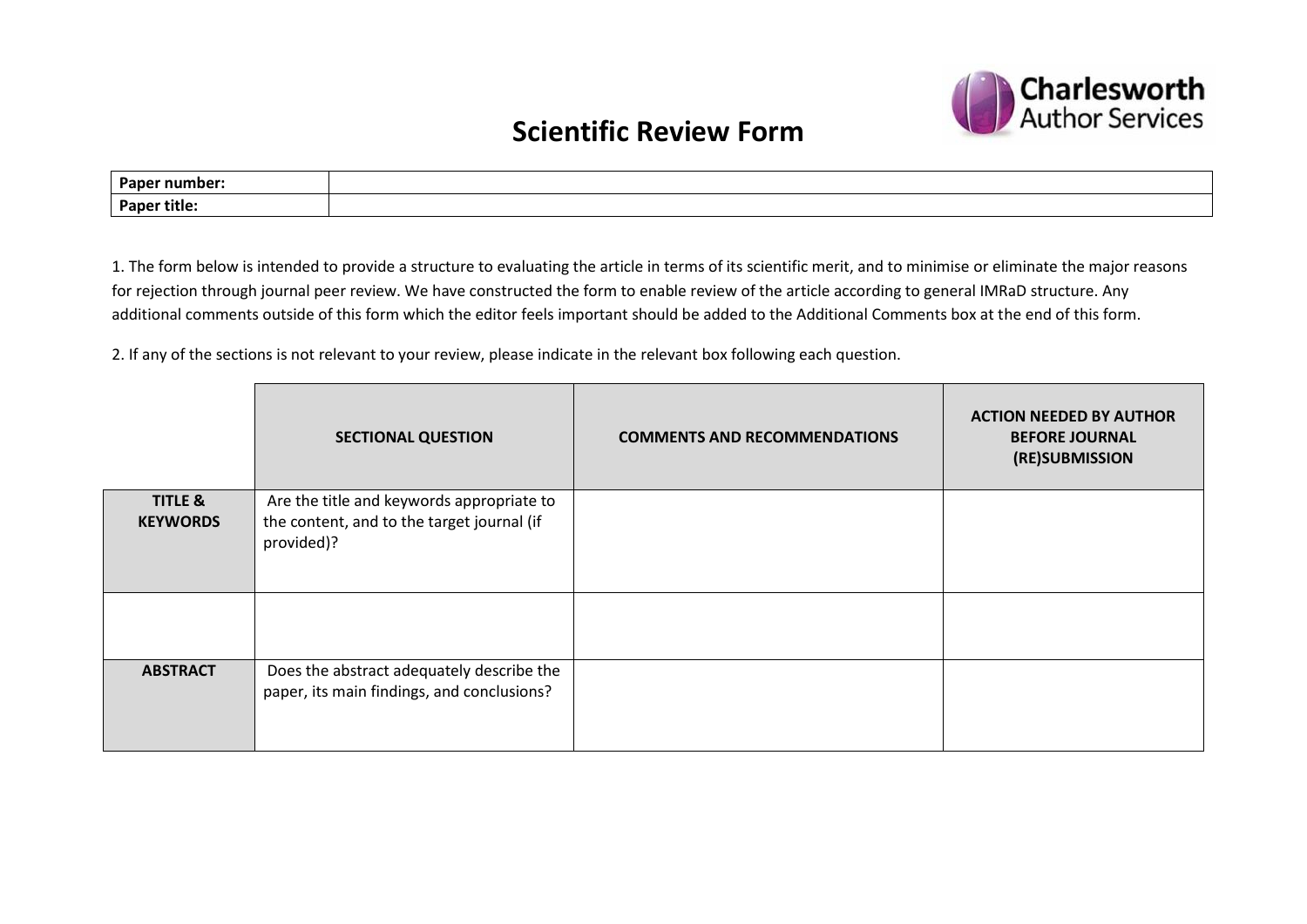| <b>INTRODUCTION</b> | Does the Introduction satisfactorily define<br>the hypothesis?                                                                                                                                                                                                                              |  |
|---------------------|---------------------------------------------------------------------------------------------------------------------------------------------------------------------------------------------------------------------------------------------------------------------------------------------|--|
|                     | Does the Introduction satisfactorily explain<br>the importance of the hypothesis and what<br>was studied?                                                                                                                                                                                   |  |
|                     | Does the study adequately convey the<br>context of what is already known about the<br>problem/hypothesis?                                                                                                                                                                                   |  |
|                     | Do the authors adequately express their<br>reason for the choice of experiment or<br>study design?                                                                                                                                                                                          |  |
|                     | Do the authors adequately express the<br>scientific advantages of their approach?<br>For this question, please also consider<br>whether or not the authors have provided<br>adequate information to enable readers<br>not familiar with the specific field to<br>understand the hypothesis. |  |
|                     |                                                                                                                                                                                                                                                                                             |  |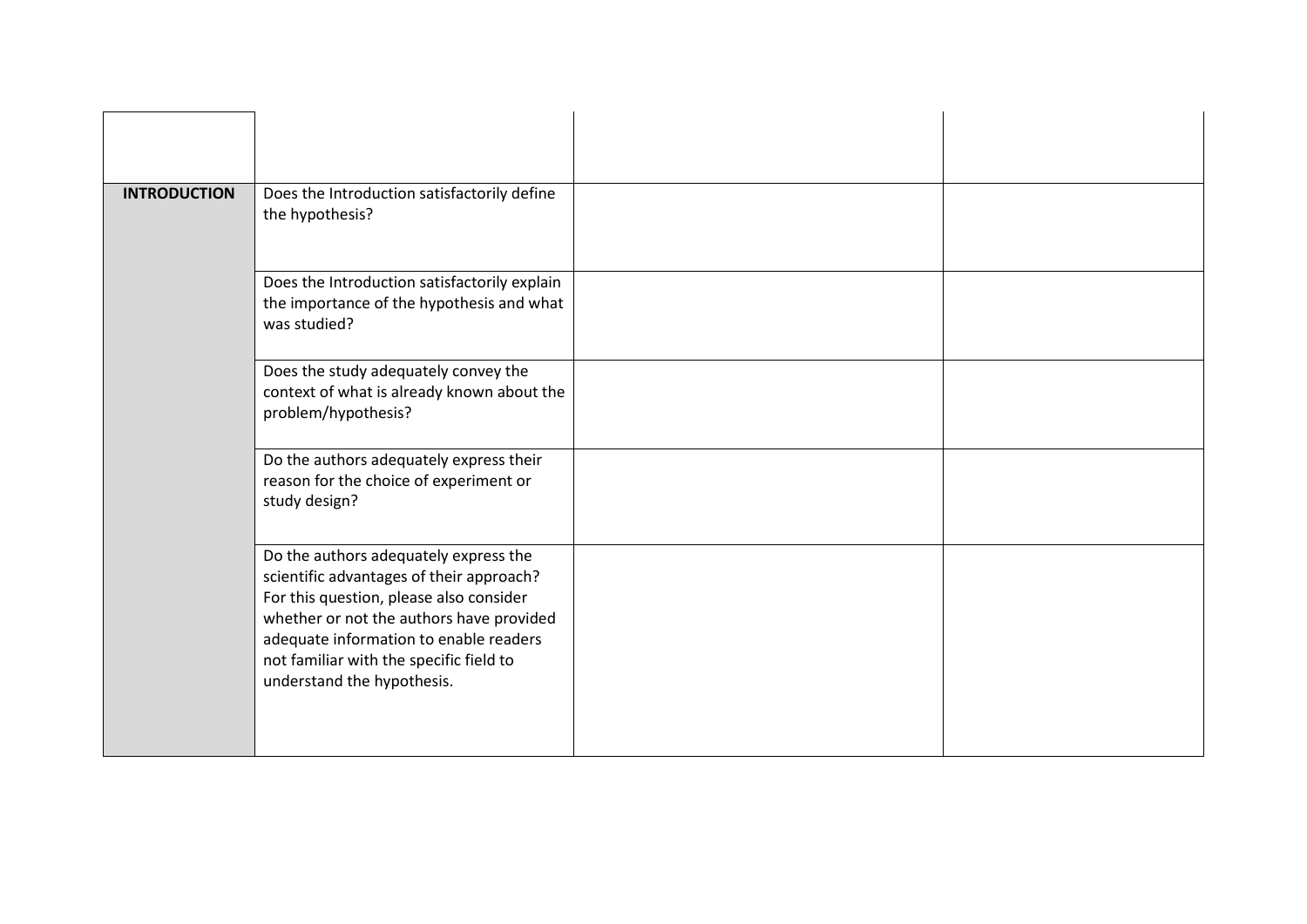| <b>METHODS</b> | Are the study design and methods<br>appropriate to the research objectives?                                                                           |  |
|----------------|-------------------------------------------------------------------------------------------------------------------------------------------------------|--|
|                | Is sufficient information provided on<br>procedures and replications?                                                                                 |  |
|                | Is sufficient information provided on<br>materials and subjects used?<br>Is sufficient detail provided on                                             |  |
|                | interventions and outcome measures?                                                                                                                   |  |
|                | Is sufficient detail provided on analysis and<br>statistical methods?                                                                                 |  |
|                | Is sufficient information included to enable<br>another researcher to judge the<br>experiment and even to be able to repeat<br>the experiment itself? |  |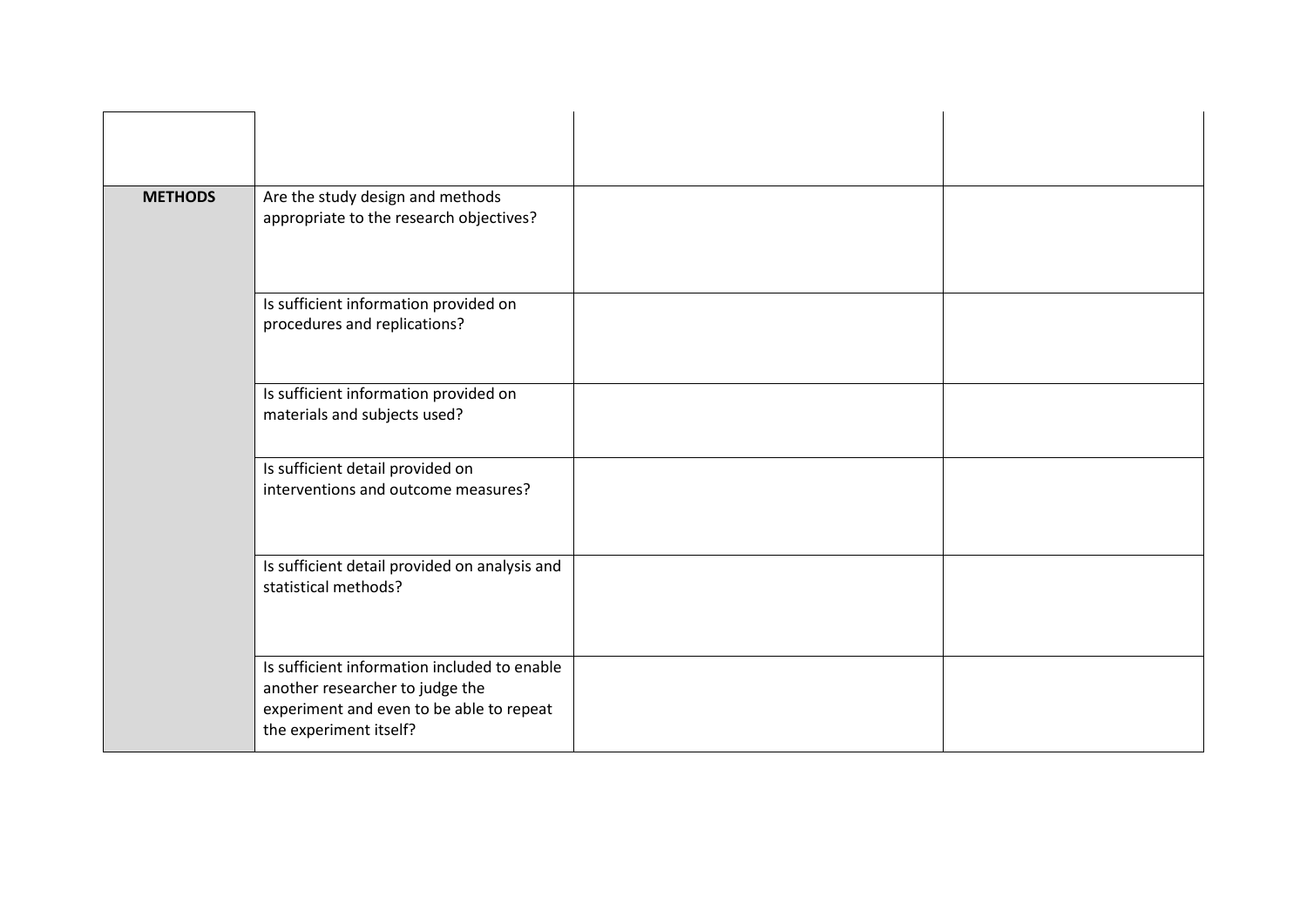|                | Are any additional experiments required?                                                         |
|----------------|--------------------------------------------------------------------------------------------------|
|                |                                                                                                  |
|                |                                                                                                  |
| <b>RESULTS</b> | Are the results clearly explained, without<br>unwarranted interpretation?                        |
|                | Has the author made appropriate use of<br>tables and/or graphs to demonstrate their<br>findings? |
|                | Is there any duplication of data or findings<br>in the text and figures/tables?                  |
|                | Have the authors adequately highlighted<br>their responses to the study<br>questions/hypothesis? |
|                | Have the authors adequately reported any<br>significant negative results?                        |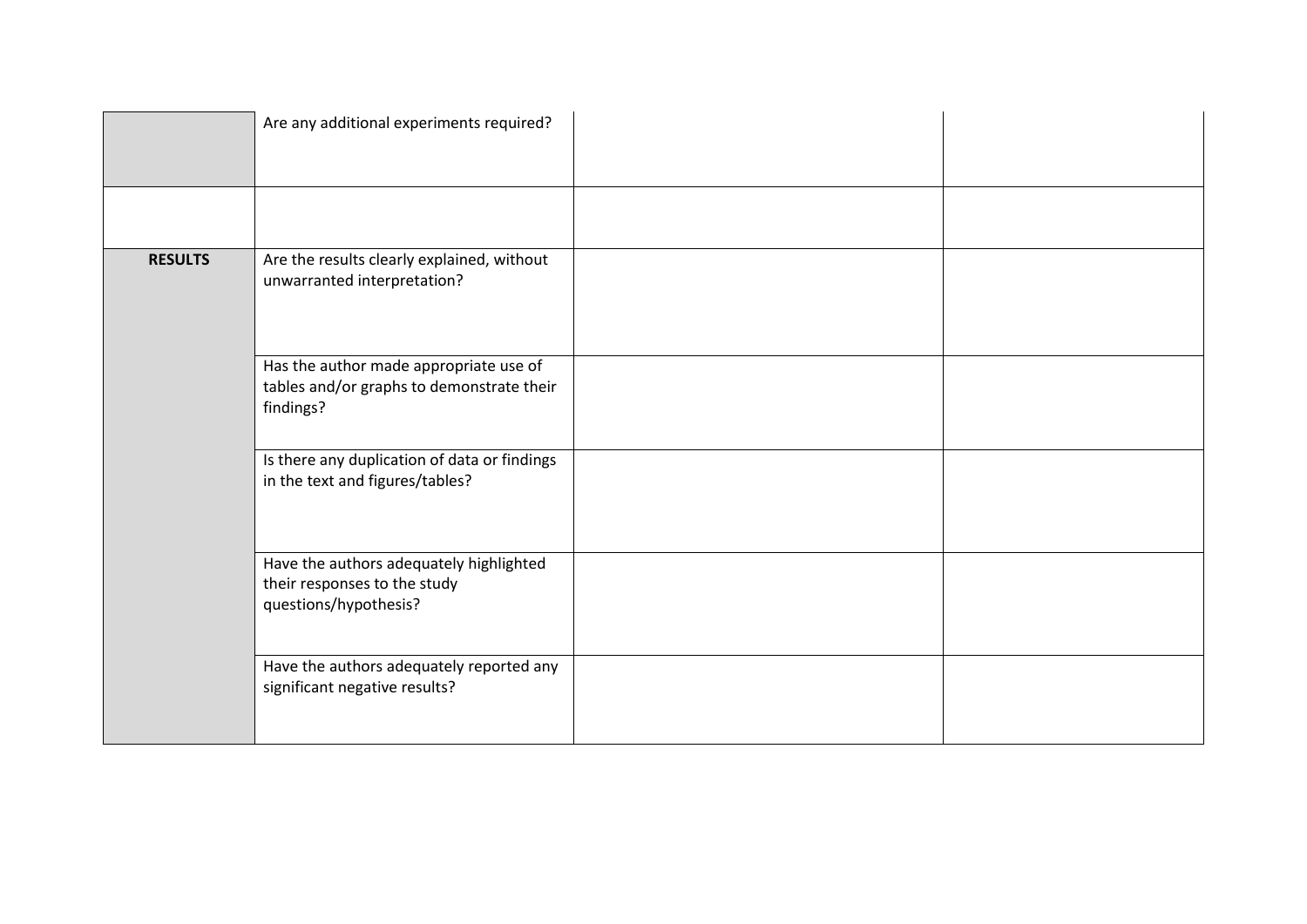| <b>DISCUSSION</b>  | Have the authors adequately expressed<br>what is novel and either different or not                                                                                           |  |
|--------------------|------------------------------------------------------------------------------------------------------------------------------------------------------------------------------|--|
|                    | different to what was previously known<br>about the hypothesis?                                                                                                              |  |
|                    | Have the authors adequately described<br>how their findings move knowledge of the<br>hypothesis forward?                                                                     |  |
|                    | Are there any negative results or<br>limitations that are addressed, or should<br>be addressed, in the paper? (Note that this<br>could be relevant to the Conclusions also.) |  |
|                    |                                                                                                                                                                              |  |
| <b>CONCLUSIONS</b> | Have the authors adequately summarized<br>the major conclusions, based on synthesis<br>of the results and the Introduction and<br>Discussion?                                |  |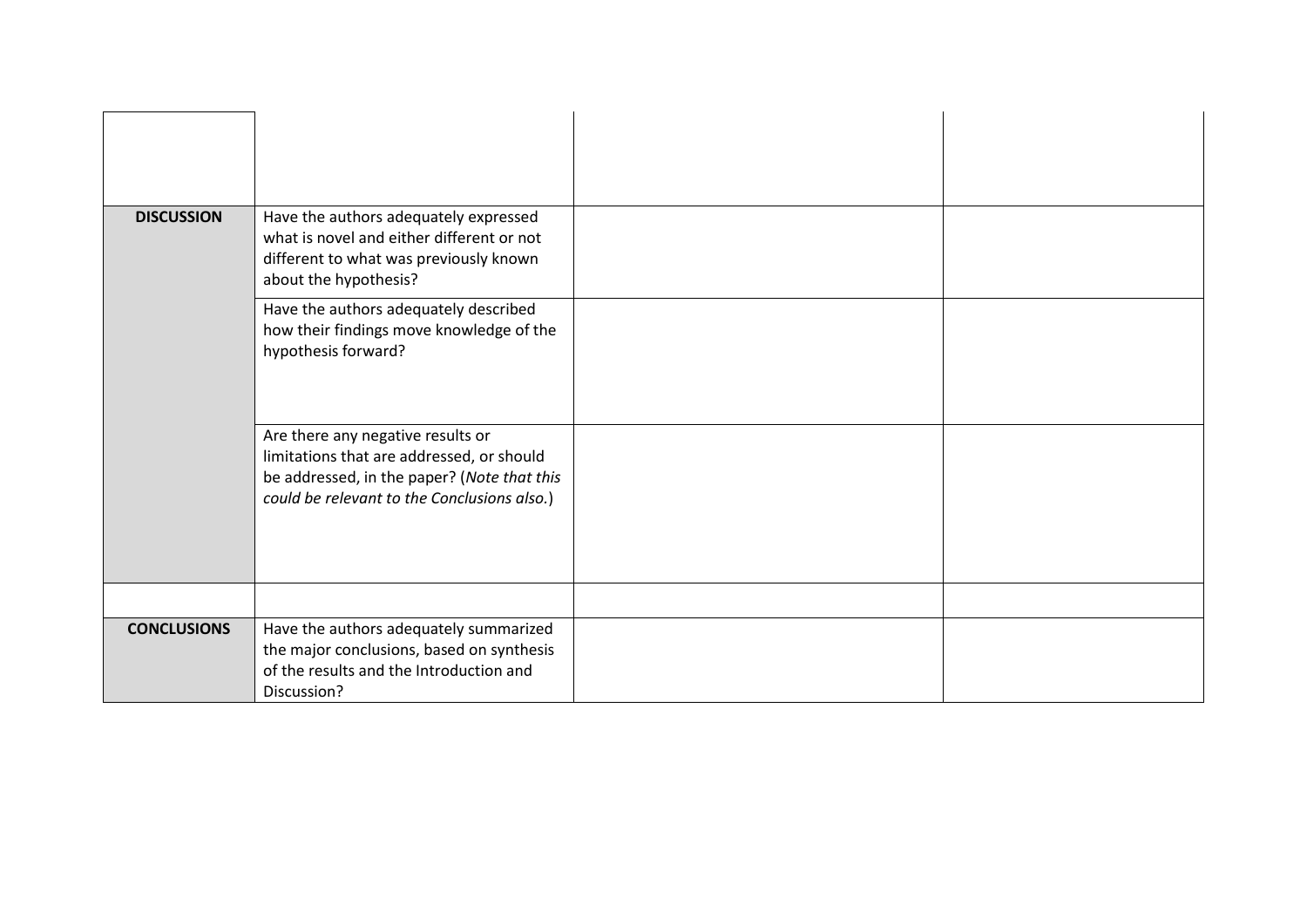|                                                               | Have the authors adequately summarized<br>the importance of their work, based<br>factually on their results?                            |
|---------------------------------------------------------------|-----------------------------------------------------------------------------------------------------------------------------------------|
|                                                               |                                                                                                                                         |
| <b>REFERENCES &amp;</b><br><b>CITATIONS</b>                   | Are the citations and references relevant to<br>the study?                                                                              |
|                                                               | Are there any important studies that have<br>not been cited?                                                                            |
|                                                               | Are any citations missing, or any<br>statements made which don't carry<br>appropriate citation?                                         |
|                                                               | Is the level of self-citation appropriate,<br>given the context of the study and the<br>article length?                                 |
|                                                               |                                                                                                                                         |
| <b>REPORTING &amp;</b><br><b>ETHICAL</b><br><b>GUIDELINES</b> | Is the article compliant with the<br>appropriate ethical standards and<br>considerations, esp. relating to human or<br>animal subjects? |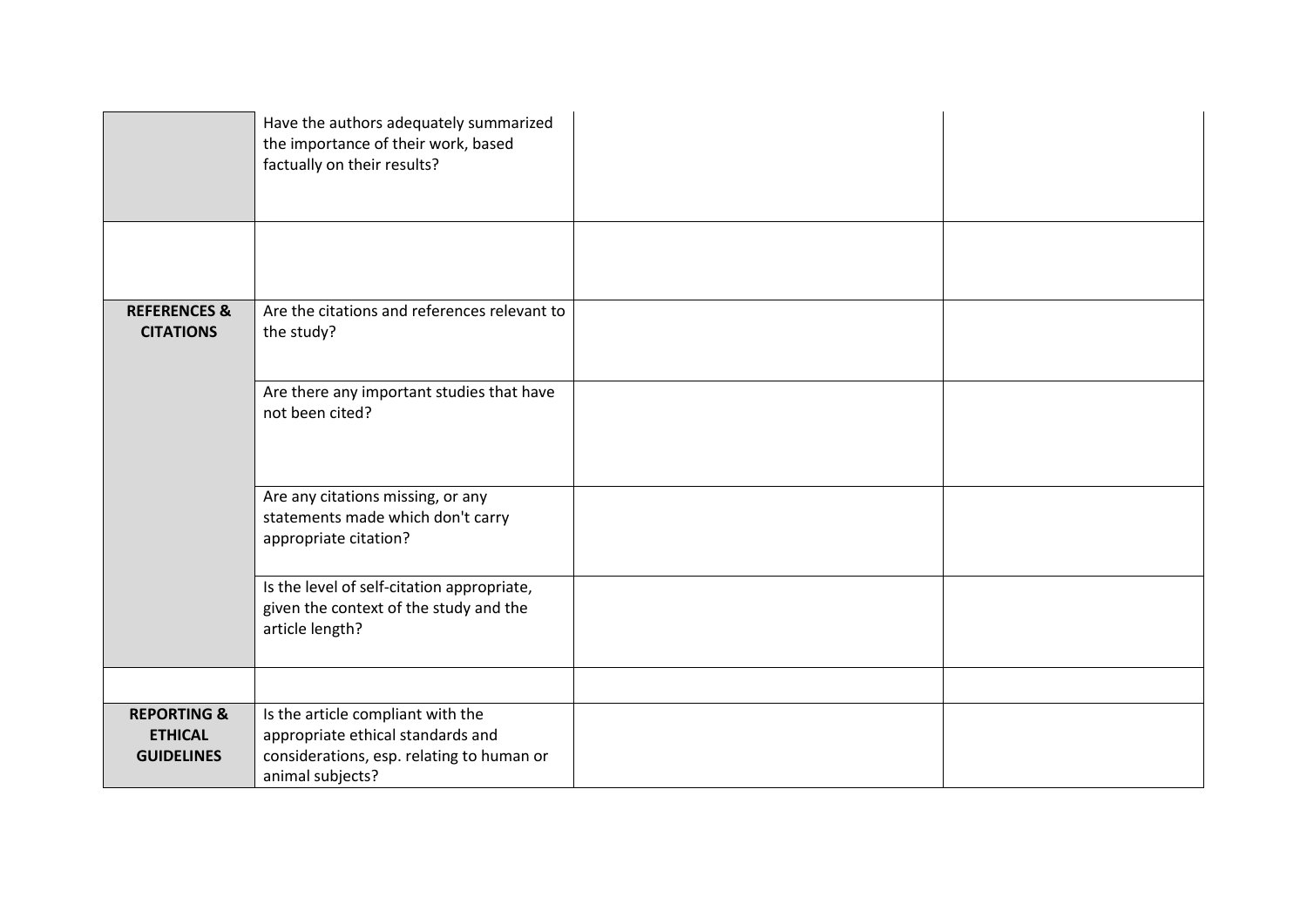| Are conflicts of interest provided?                                                                                                                                                                                                   |  |
|---------------------------------------------------------------------------------------------------------------------------------------------------------------------------------------------------------------------------------------|--|
| Is the article compliant with any relevant<br>reporting guidelines (e.g. CONSORT)?                                                                                                                                                    |  |
| Have the authors provided funding<br>information (particularly for open access<br>mandate requirements)?                                                                                                                              |  |
| Are there any obvious indications as to<br>plagiarized or un-cited content?                                                                                                                                                           |  |
| If the author has flagged up any sentences<br>or sections about which they are<br>concerned could have been inadvertently<br>plagiarized, are there particular<br>recommendations you can provide for how<br>these should be handled? |  |
|                                                                                                                                                                                                                                       |  |